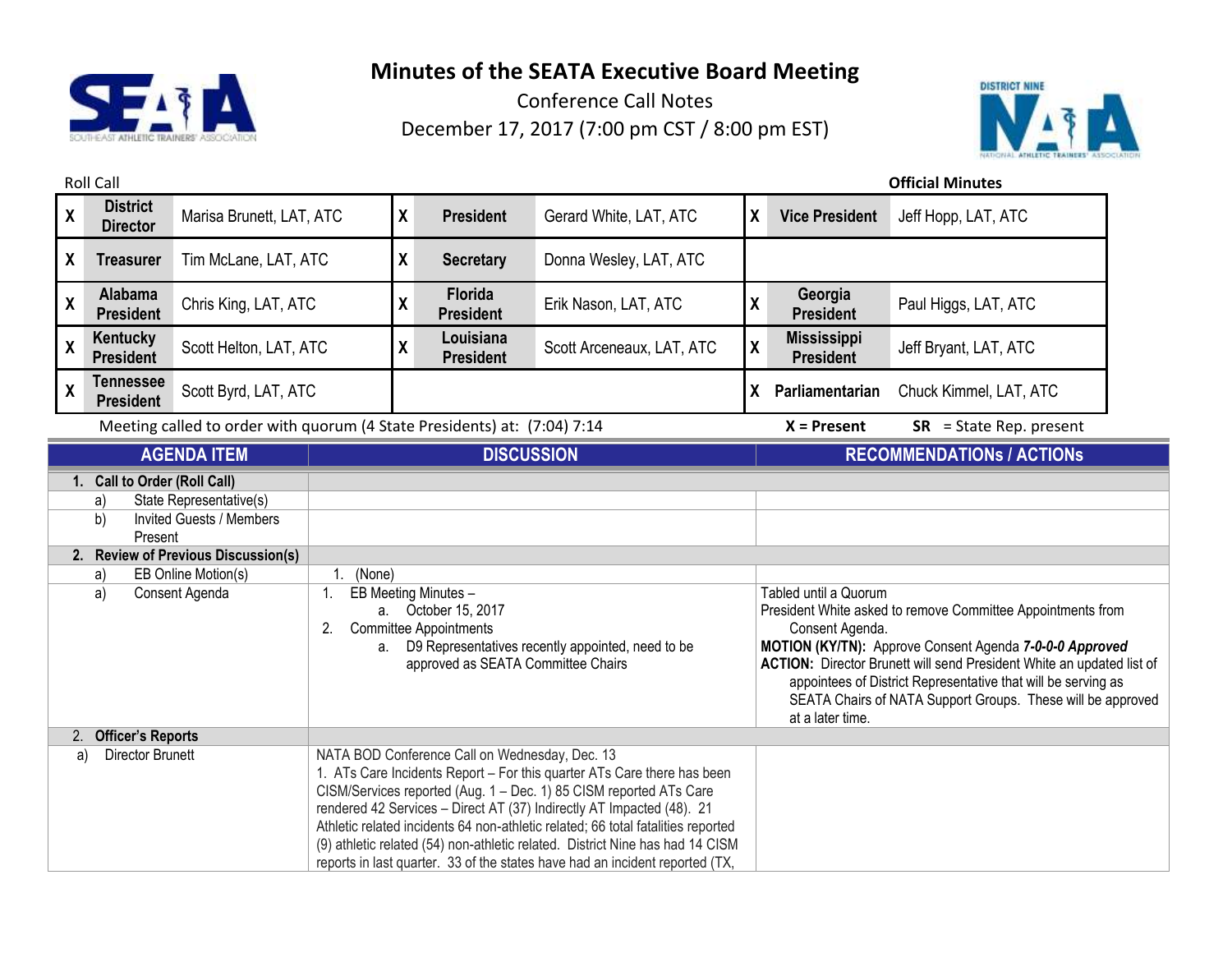



| <b>AGENDA ITEM</b>    | <b>DISCUSSION</b>                                                                                                                                                                                                                                                                                                                                                                                                                                                                                                                                                                                                                                                                                                                                                                                                                                                                                                                                                                                                                                                                                                                                                                                                                                                                                                                                                                  | <b>RECOMMENDATIONS / ACTIONS</b> |
|-----------------------|------------------------------------------------------------------------------------------------------------------------------------------------------------------------------------------------------------------------------------------------------------------------------------------------------------------------------------------------------------------------------------------------------------------------------------------------------------------------------------------------------------------------------------------------------------------------------------------------------------------------------------------------------------------------------------------------------------------------------------------------------------------------------------------------------------------------------------------------------------------------------------------------------------------------------------------------------------------------------------------------------------------------------------------------------------------------------------------------------------------------------------------------------------------------------------------------------------------------------------------------------------------------------------------------------------------------------------------------------------------------------------|----------------------------------|
|                       | MA, NJ with the most). ATs Care impact has impacted 250+ ATs and/or AT<br>students. Next goal is implementing District and State teams. Average time<br>of response is 72-96 hours. \$3,000 is average cost for travel response.<br>Lovie is doing a phenomenal job.                                                                                                                                                                                                                                                                                                                                                                                                                                                                                                                                                                                                                                                                                                                                                                                                                                                                                                                                                                                                                                                                                                               |                                  |
|                       | 2. COPA PPVM - Physician Practice Value Model has been presented to<br>the Board. The Board accepted<br>3. NFHS Funding for "National Sports Medicine Meeting" - proposed 2018<br>National Sports Medicine Summit with NATA as host. Primary objective is<br>to have summit guide the member associations and emphasize health and<br>safety. Board did approve this and hopes to encourage<br>4. NATA Meeting 2021 - Orlando, FL; June 29-July 2<br>5. KSI Request to organize state specific meetings - Proposal for state<br>modification policy meetings; 3 year commitment with KSI, NATA, and NFL.<br>The Board did approve this request.<br>6. Governmental Affairs Update - ACO Workgroup met in Dallas in early<br>Dec. RFP is being developed to have 1 AT in an ACO/MSO organization<br>working/billing independently and should be published in early 2018. Goal is<br>to help gather data for insurance companies.<br>7. Capitol Hill Day is March 5-6, 2018; this may pose a problem for SEATA<br>CSMM attendees, and especially difficult for EB members. GAC is working<br>with Military ATs to have ATs added in language as APTA is working to<br>allow PTAs treating Tricare patients as a provider.<br>8. Professional Development Center Update - 350 people/day using PDC;<br>it has increased to 2,500/day last week. NATA Staff will only be in the office |                                  |
|                       | until Dec. 29.<br>9. Consensus for RTL following a concussion - National Collaborative on<br>Children's Brain Injuries group was approved by the Board.<br>10. Updated Language to membership standards & sanctions and ethics<br>complaint Process.                                                                                                                                                                                                                                                                                                                                                                                                                                                                                                                                                                                                                                                                                                                                                                                                                                                                                                                                                                                                                                                                                                                               |                                  |
| President White<br>b) | 1. Updated the Committee Pages on website – added material from the<br>SEATA P&P.<br>2. CC with ATSS Committee members on Friday, Oct. 27th. Discussed<br>possible changes in ATSS format (3 Tracks to 2 Tracks). The group<br>is still discussing the plan.<br>3. Officers finalized the registration pricing for ATEC and CSMM.<br>Pleased to also be able to offer an ATs Care Workshop.                                                                                                                                                                                                                                                                                                                                                                                                                                                                                                                                                                                                                                                                                                                                                                                                                                                                                                                                                                                        |                                  |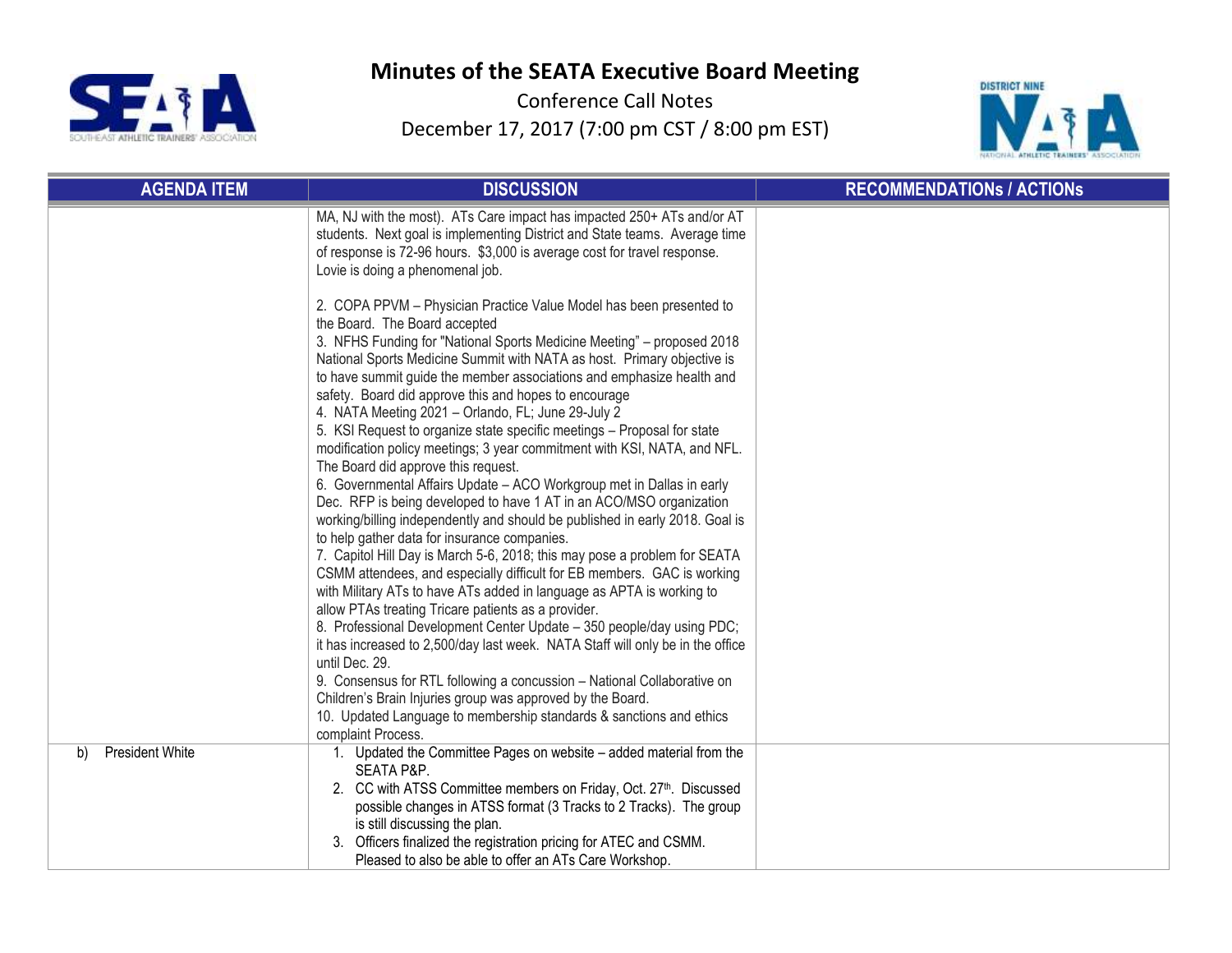



| <b>AGENDA ITEM</b>                   | <b>DISCUSSION</b>                                                                                                                                                                                                                                                                                                                                                                                                                                                                                                                                                                                                                                                                                                                                                                                                                                                                                                                                                                                           | <b>RECOMMENDATIONS / ACTIONS</b>                                                                                                                                                                    |
|--------------------------------------|-------------------------------------------------------------------------------------------------------------------------------------------------------------------------------------------------------------------------------------------------------------------------------------------------------------------------------------------------------------------------------------------------------------------------------------------------------------------------------------------------------------------------------------------------------------------------------------------------------------------------------------------------------------------------------------------------------------------------------------------------------------------------------------------------------------------------------------------------------------------------------------------------------------------------------------------------------------------------------------------------------------|-----------------------------------------------------------------------------------------------------------------------------------------------------------------------------------------------------|
|                                      | 4. Laptop for the ATSS Quiz Bowl has been purchased and in the<br>hands of Mathew Sabin.                                                                                                                                                                                                                                                                                                                                                                                                                                                                                                                                                                                                                                                                                                                                                                                                                                                                                                                    |                                                                                                                                                                                                     |
| Vice President Hopp<br>C)            | Update on ACTION: VP Hopp and Karen Lew will continue to<br>1.<br>examine other hotel options for future meeting $(2020 +)$ . Will be<br>working on a couple of site visits.                                                                                                                                                                                                                                                                                                                                                                                                                                                                                                                                                                                                                                                                                                                                                                                                                                |                                                                                                                                                                                                     |
| Secretary Wesley<br>d)               | Update on ACTION: Secretary Wesley will email state presidents<br>1.<br>and secretaries the updated NATA Publication Schedule for 2018.<br>2. Update on ACTION: If states are planning to utilize APP for 2018<br>meeting, please send Secretary Wesley the dates of meeting,<br>location, and specific hex# or Pantone # in state logos, as well as a<br>PNG file of the state logo that is 640x200px.<br>3. 2017 SEATA Election Report (see attached) - Discussion of lack of<br>participation. President King (AL) voiced some concern about state<br>elections and the timeframe of the election process. There was<br>some discussion about reducing the length of the nomination and<br>voting periods to help with turnout. FL (2 weeks); GA (7 days).<br>4. Membership Update - renewal reminders<br><b>BOC Renewal - Certification</b><br><b>BOC Approved Provider Status Renewal</b><br>6.<br>7. YPC Question about unused funding<br>8. District Nine Young Professionals' Award of Distinction. | <b>ACTION:</b> President White will talk with GAC Chair about fundraising<br>event.                                                                                                                 |
| <b>Treasurer McLane</b><br>e)        | Update on ACTION: President White and Treasure McLane will<br>1.<br>continue to work on the benefits document for membership to show<br>value of membership.<br>Update on ACTION: Treasure McLane will contact accountant/legal to<br>2.<br>determine the ability of SEATA to contribute to members vs. an<br>organization in disaster relief efforts.<br>Update on ACTION: Within 2 weeks Treasurer McLane should have<br>3.<br>accounts conversion to online version and then investigate transition to<br>online checking vs handwritten checks.<br>Investment account is thriving; we will need to examine moving funds<br>4.<br>and possibly utilizing money to fund more scholarships (EDAC - Arnold<br>Bell Scholarship).                                                                                                                                                                                                                                                                            | ACTION: Treasure McLane will speak with accountant on Thursday,<br>Dec. 21 to look at QuickBooks.<br><b>ACTION:</b> President White and Treasurer McLane will work on<br>membership value document. |
| 1. Support Group Reports             |                                                                                                                                                                                                                                                                                                                                                                                                                                                                                                                                                                                                                                                                                                                                                                                                                                                                                                                                                                                                             |                                                                                                                                                                                                     |
| <b>Standing Support Groups</b><br>a) |                                                                                                                                                                                                                                                                                                                                                                                                                                                                                                                                                                                                                                                                                                                                                                                                                                                                                                                                                                                                             |                                                                                                                                                                                                     |
| <b>SEATA CUATC</b>                   | Updated on DISCUSSION (tabled on Oct. Call): ICSM Chair is looking at<br>their applicants and that they will be submitted to Director Brunett. Paul                                                                                                                                                                                                                                                                                                                                                                                                                                                                                                                                                                                                                                                                                                                                                                                                                                                         |                                                                                                                                                                                                     |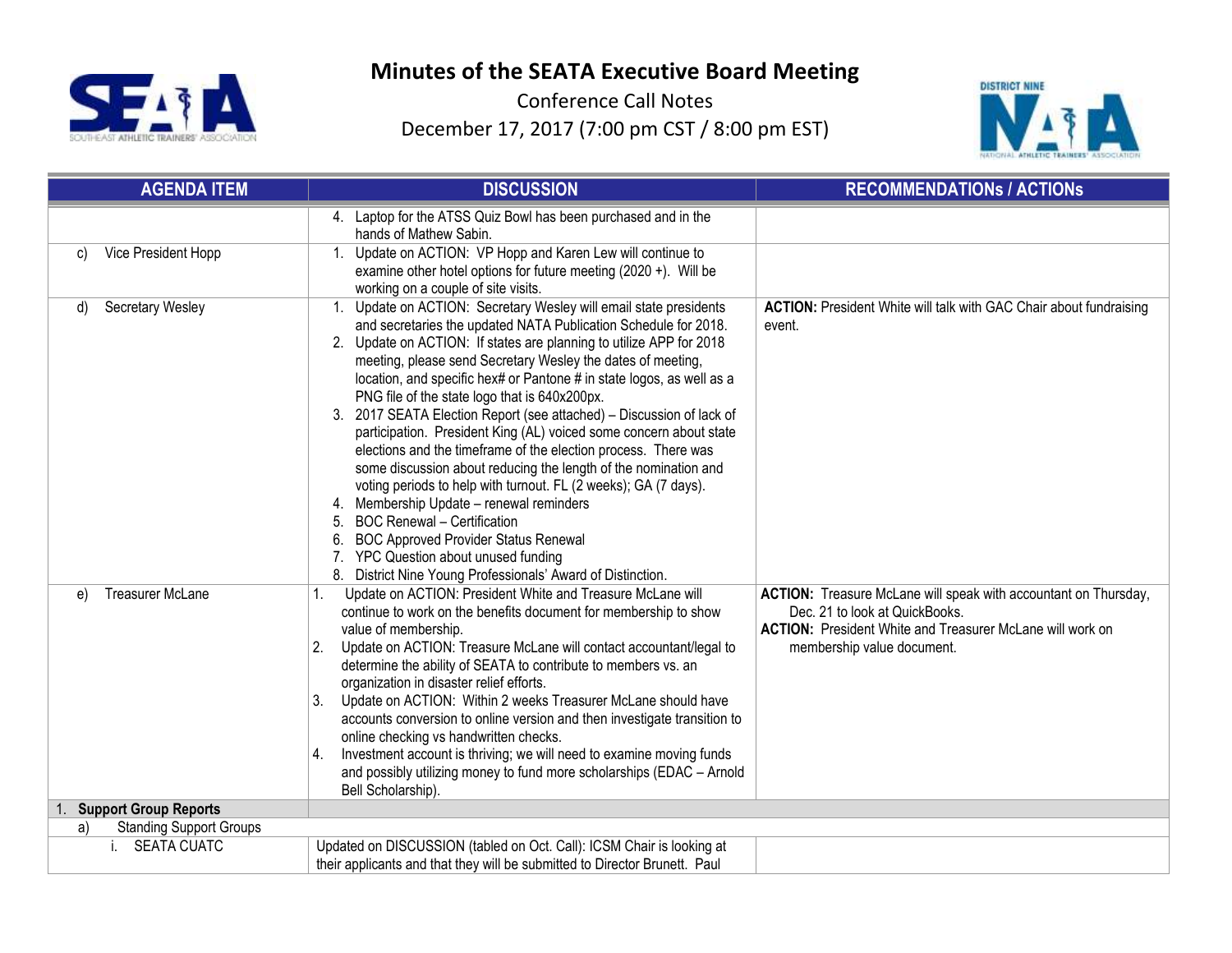



|    | <b>AGENDA ITEM</b>                                                                         | <b>DISCUSSION</b>                                                                                                                                                                                                                                                                                                                                                                                                                                                                                                                                                                                                                                                                                                                                                                                                                                             | <b>RECOMMENDATIONS / ACTIONS</b>                                                                                                                                                                                                                                                                                                                                                                                   |
|----|--------------------------------------------------------------------------------------------|---------------------------------------------------------------------------------------------------------------------------------------------------------------------------------------------------------------------------------------------------------------------------------------------------------------------------------------------------------------------------------------------------------------------------------------------------------------------------------------------------------------------------------------------------------------------------------------------------------------------------------------------------------------------------------------------------------------------------------------------------------------------------------------------------------------------------------------------------------------|--------------------------------------------------------------------------------------------------------------------------------------------------------------------------------------------------------------------------------------------------------------------------------------------------------------------------------------------------------------------------------------------------------------------|
|    |                                                                                            | Higgs is currently serving to communicate any information from the<br>committee.                                                                                                                                                                                                                                                                                                                                                                                                                                                                                                                                                                                                                                                                                                                                                                              |                                                                                                                                                                                                                                                                                                                                                                                                                    |
| b) | Ad hoc / Taskforce(s)                                                                      |                                                                                                                                                                                                                                                                                                                                                                                                                                                                                                                                                                                                                                                                                                                                                                                                                                                               |                                                                                                                                                                                                                                                                                                                                                                                                                    |
|    | Legislative Grant Taskforce                                                                | Update on MOTION: Created a group to develop criteria to fund the SEATA<br>Discretionary/Emergency Legislative Grant. (Treasurer McLane, Chris<br>King (AL), Scott Byrd (TN) named to the work group.)                                                                                                                                                                                                                                                                                                                                                                                                                                                                                                                                                                                                                                                        | ACTION: Treasure McLane will work to get this group to have an<br>initial meeting and get this rolling.                                                                                                                                                                                                                                                                                                            |
|    | 2. Old Business                                                                            |                                                                                                                                                                                                                                                                                                                                                                                                                                                                                                                                                                                                                                                                                                                                                                                                                                                               |                                                                                                                                                                                                                                                                                                                                                                                                                    |
| a) | <b>SEATA Strategic Plan Meeting</b>                                                        | Update on SWAG Meeting<br>President White is looking to have this prior to CSMM, but with<br>ATs Care it is conflicting with the schedule. President White is<br>continuing to work on this.                                                                                                                                                                                                                                                                                                                                                                                                                                                                                                                                                                                                                                                                  |                                                                                                                                                                                                                                                                                                                                                                                                                    |
| b) | Sharing of CEU Opportunities<br>(White)                                                    | Update on ACTION: SEATA Officers will develop a policy to present to the<br>Board. This item is still in progress.                                                                                                                                                                                                                                                                                                                                                                                                                                                                                                                                                                                                                                                                                                                                            | No new information to report at this time.                                                                                                                                                                                                                                                                                                                                                                         |
| c) | Innovative CEU request from<br>Ed Kravitz for GoToMeeting                                  | Update on ACTION: President White and Secretary Wesley will pursue<br>having a conference call to discuss cost and potential conflict with<br>CSMM vs. benefit for members.<br>President White and Secretary Wesley had a GoToMeeting with Ed Kravitz.<br>Had a positive discussion. Would like to get additional information and<br>feedback from other Districts with regards if a "member benefit"? Cost<br>- Benefit analysis? Speaker honorarium increase?                                                                                                                                                                                                                                                                                                                                                                                               | Table this discussion until next conference call.                                                                                                                                                                                                                                                                                                                                                                  |
| d) | ATs Care Training at District<br>meeting and possible funding<br>for State Representatives | ATs Care Workshop has been organized and scheduled for Thursday,<br>March 8 <sup>th</sup> and Saturday, March 10 <sup>th</sup> .<br>DISCUSSION: Does SEATA want to offer financial assistance to a<br>member(s) from each state to attend with the intent for each to agree to<br>serve as the respective State member on the District IX ATs Care<br>Committee and serve as a resource for the respective state's members.<br>DISCUSSION: Complimentary Registration and 2 nights hotel (travel and<br>meals are on state or individual); state president/association is<br>responsible for designating recipient of SEATA ATs Care Workshop<br>funding. (Reg. approximately \$195 and hotel \$156/night (x2) for<br>approximately $$607.00$ /state x 7 states = \$4,249)<br>DISCUSSION: Offer Registration Waiver plus up to \$?? in<br>travel/hotel/meals? | SEATA Executive Board Meeting will be Wednesday, March 7.<br>ACTION: President White will email his copy of his main schedule to<br>EB.<br>MOTION (TM/DW): To approve funding for cost of ATs Care<br>Workshop registration and 2 nights hotel for a state association<br>appointed representative from each of the 7 states to attend 2018<br>ATs Care workshop on March 8/10 in Atlanta, GA. 7-0-0-0<br>Approved |
| e) | PRC assisting at CSMM<br>(Wesley)                                                          | Report on PR Committee plans for more involvement and<br>assisting with CSMM.                                                                                                                                                                                                                                                                                                                                                                                                                                                                                                                                                                                                                                                                                                                                                                                 | ACTION: Continue to work on SWAG development and select<br>appropriate committee involvement.                                                                                                                                                                                                                                                                                                                      |
| f) | Student Senate (Wesley)                                                                    | President White sent Steve Patterson an email for updated membership list.                                                                                                                                                                                                                                                                                                                                                                                                                                                                                                                                                                                                                                                                                                                                                                                    | ACTION: President White will follow-up with Steve Patterson                                                                                                                                                                                                                                                                                                                                                        |